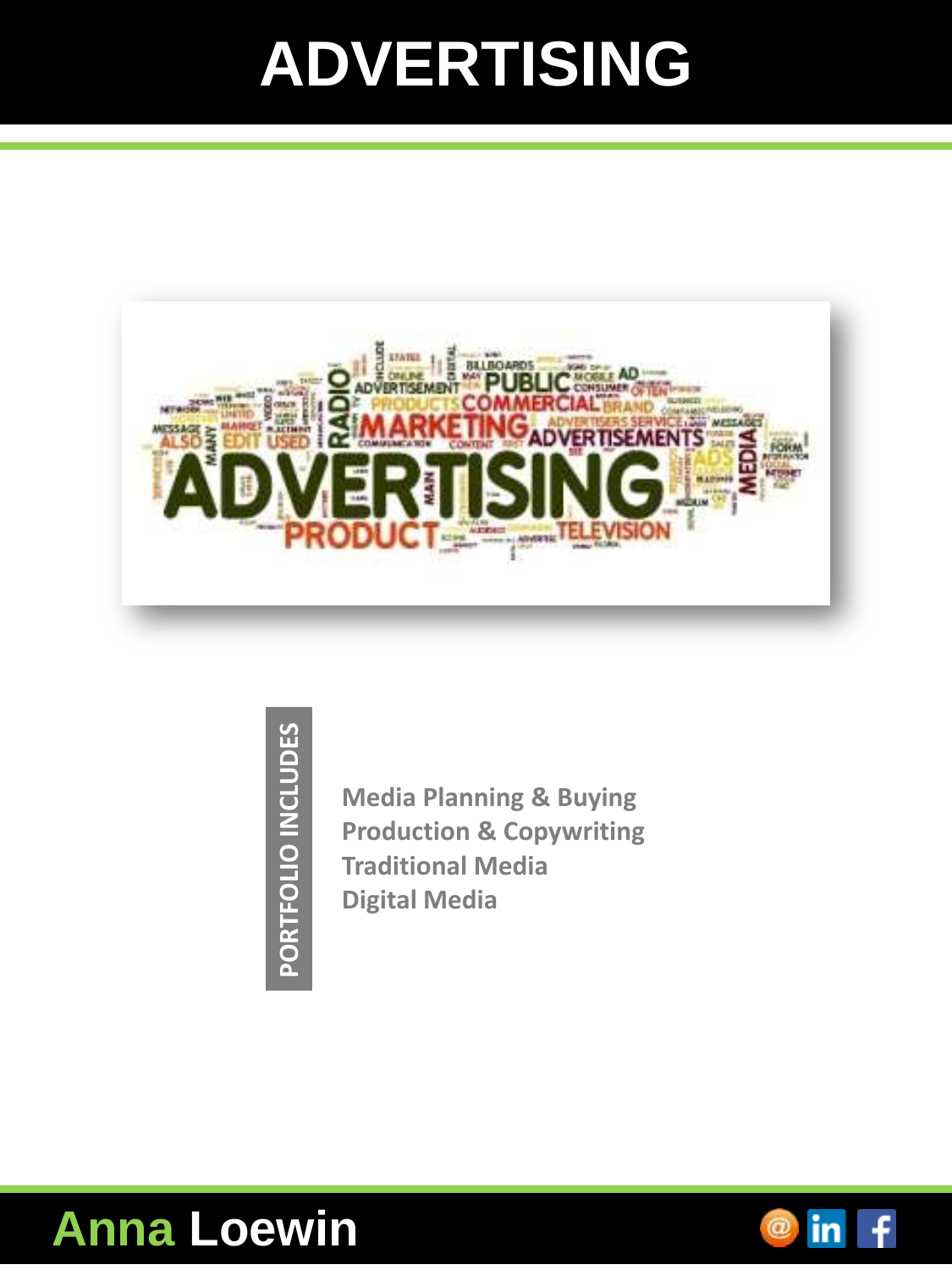# **MEDIA PLANNING & BUYING**



#### **ORGANIZED & DETAILED PLAN BY MEDIUM** that

captures all media over time, including budget, impressions and other KPIs.

**RESULTS:** Media summary for easy under tracking of advertising execution plus a t minimal duplication across multiple touc

|                         |            |            |       | UP+GO Phase 1 Tactical Breakdown ALL |  |                        |           |           |
|-------------------------|------------|------------|-------|--------------------------------------|--|------------------------|-----------|-----------|
| <b>Updated: 3/15/10</b> |            |            |       |                                      |  |                        |           |           |
|                         |            |            |       |                                      |  |                        |           |           |
| Market                  | Type       | <b>SAP</b> | Jnits | Tactic                               |  |                        |           |           |
|                         |            |            |       |                                      |  |                        |           |           |
| Chicago SW Sub          | UP         | 9814       |       | College of DuPage Courier 1/4 B&     |  |                        |           |           |
| Chicago SW Sub          | UP         | 9814       |       | College of DuPage Courier 1/4 B&'    |  |                        |           |           |
| Chicago SW Sub          | UP         | 9814       |       | College of DuPage Courier 1/4 B&     |  |                        |           |           |
| Chicago SW Sub          | UP         | 9814       |       | College of DuPage Courier 1/4 B&     |  |                        |           |           |
| Chicago Cen Sub         | UP         | 9898       |       | Dupage Courier - 1/4 page B&W        |  |                        |           |           |
| Chicago Cen Sub         | UP         | 9898       |       | Dupage Courier - 1/4 page B&W        |  |                        |           |           |
| Chicago Cen Sub         | UP         | 9898       |       | Dupage Courier - 1/4 page B&W        |  |                        |           |           |
| Chicago Cen Sub         | UP         | 9898       |       | Dupage Courier - 1/4 page B&W        |  |                        |           |           |
| Chicago W Sub           | UP         | 9742       |       | Examiner of St Charles/Campton I     |  |                        |           |           |
| Chicago W Sub           | UP         | 9742       |       | Examiner of St Charles/Campton I     |  |                        |           |           |
| Chicago W Sub           | UP         | 9742       |       | Examiner of St Charles/Campton I     |  |                        |           |           |
| Chicago W Sub           | UP         | 9742       |       | Examiner of St Charles/Campton I     |  |                        |           |           |
| West Palm Beach         | UP         | 9488       | 1     | Lake Worth Forum 1/4 B&W             |  |                        |           |           |
| West Palm Beach         | UP         | 9488       |       | Lake Worth Forum 1/4 B&W             |  | 4/9/2010               | 4/9/2010  | 4/20/2010 |
| West Palm Beach         | UP         | 9488       |       | Lake Worth Forum 1/4 B&W             |  | 4/23/2010              | 4/23/2010 | 5/4/2010  |
| West Palm Beach         | UP         | 9488       |       | Lake Worth Forum 1/4 B&W             |  | 5/14/2010              | 5/14/2010 | 5/25/2010 |
| West Palm Beach         | UP         | 9488       |       | Lake Worth Herald 1/4 B&W            |  | 3/16/2010<br>3/16/2010 |           | 3/25/2010 |
| West Palm Reach         | <b>IID</b> | 0.488      |       | aka Worth Harald 1/4 R&W             |  | A/13/2010              | A/12/2010 | 010212010 |

|                                                                                                                                                                                                                                                                          | <b>Customer Marketing Offers</b> | Customer Delight<br>NBA Ticket to View | Summer of Memories: Fun Bundles,<br>Goode Bags (customer base only) |                                                                                                     |                                                                                                                                                       |                                                                       |                                                                              |                                                                            |                                                 |
|--------------------------------------------------------------------------------------------------------------------------------------------------------------------------------------------------------------------------------------------------------------------------|----------------------------------|----------------------------------------|---------------------------------------------------------------------|-----------------------------------------------------------------------------------------------------|-------------------------------------------------------------------------------------------------------------------------------------------------------|-----------------------------------------------------------------------|------------------------------------------------------------------------------|----------------------------------------------------------------------------|-------------------------------------------------|
|                                                                                                                                                                                                                                                                          | NATIONAL SPONSORSHIPS            |                                        |                                                                     |                                                                                                     |                                                                                                                                                       |                                                                       |                                                                              |                                                                            |                                                 |
|                                                                                                                                                                                                                                                                          | <b>Property Promotions</b>       | Grammy Concert                         |                                                                     | O EVENT: Mariachi USA                                                                               |                                                                                                                                                       |                                                                       |                                                                              |                                                                            |                                                 |
|                                                                                                                                                                                                                                                                          |                                  |                                        | F EVENT: Grammy Concert Tour - Los Angeles Concert (4/8)            |                                                                                                     | TEO EVENT: Orange County Fair (Saturdays only, 7/10-                                                                                                  |                                                                       |                                                                              | TEO EVENT: Festival de La Gente                                            | $\blacktriangleright$ TBD $\blacktriangleright$ |
| lerstanding and                                                                                                                                                                                                                                                          | <b>Guerilla Marketing Events</b> |                                        | P EVENT: CONCACAF Flesta Broadway (426)                             |                                                                                                     |                                                                                                                                                       | TBD EVENT: International Surf Festival (8/1-8/2)                      |                                                                              | <b>DIVENT: Dis de Los Muertos</b>                                          | <b>K more</b>                                   |
|                                                                                                                                                                                                                                                                          |                                  |                                        |                                                                     | > EVENT: Grammy Private Playfet - Los Angeles (TEC)<br>P EVENT: Six Flags - Walk in the Park (6/20) |                                                                                                                                                       |                                                                       | TEO EVENT: Grand Ave. Festival - Downtown LA (9/26)                          |                                                                            |                                                 |
|                                                                                                                                                                                                                                                                          |                                  |                                        |                                                                     |                                                                                                     |                                                                                                                                                       |                                                                       |                                                                              |                                                                            |                                                 |
| tool to ensure                                                                                                                                                                                                                                                           |                                  |                                        | les Sapphine, HTC<br>ung T469/T549                                  |                                                                                                     |                                                                                                                                                       |                                                                       |                                                                              |                                                                            |                                                 |
|                                                                                                                                                                                                                                                                          |                                  |                                        |                                                                     |                                                                                                     |                                                                                                                                                       |                                                                       |                                                                              |                                                                            |                                                 |
|                                                                                                                                                                                                                                                                          |                                  |                                        | o: Sidekick SD Card                                                 |                                                                                                     |                                                                                                                                                       |                                                                       |                                                                              |                                                                            |                                                 |
| uch points.                                                                                                                                                                                                                                                              |                                  |                                        | r Shell (TBD)                                                       |                                                                                                     |                                                                                                                                                       |                                                                       |                                                                              |                                                                            |                                                 |
|                                                                                                                                                                                                                                                                          |                                  |                                        | ekick                                                               | Cybershot                                                                                           | G2                                                                                                                                                    |                                                                       |                                                                              | <b>3G Blackberr</b>                                                        |                                                 |
|                                                                                                                                                                                                                                                                          |                                  |                                        |                                                                     |                                                                                                     |                                                                                                                                                       |                                                                       |                                                                              |                                                                            |                                                 |
| --                                                                                                                                                                                                                                                                       |                                  |                                        | 3 Value Messages<br>proved), rotational                             |                                                                                                     |                                                                                                                                                       | PH 2 VALUE - COVERAGE OUTDOOR: 3 Value Messages (cotion to extendicho | once messages approved), rotational bulletins, posters (Spanish), transit    |                                                                            |                                                 |
| The commercial contract of the series<br>$\frac{1}{2}$<br>$-0.00000$                                                                                                                                                                                                     |                                  |                                        | dut promoting value                                                 |                                                                                                     |                                                                                                                                                       |                                                                       | PH 2 VALUE-COVERAGE SEARCH: adv. promoting value message from paid           |                                                                            |                                                 |
| $\sim$<br>and the company of the company of                                                                                                                                                                                                                              |                                  |                                        | LTA only)<br><b>LSHRINK ONLINE</b>                                  |                                                                                                     |                                                                                                                                                       |                                                                       | search (LTA only)<br>PH 2 VALUE-COVERAGE ONLINE: Value msg benners on        |                                                                            |                                                 |
| ×<br>$\sim$<br>--<br>$\rightarrow$<br>-                                                                                                                                                                                                                                  |                                  |                                        | ra on oac-sites                                                     |                                                                                                     |                                                                                                                                                       |                                                                       | glo-sites                                                                    |                                                                            |                                                 |
| $-$<br><b>TELEVISION</b>                                                                                                                                                                                                                                                 |                                  |                                        | VALLE-<br>rol damo's in TMO-                                        |                                                                                                     | VALUE DAY EVENTS: Six Flags                                                                                                                           |                                                                       |                                                                              | PH 2 MALL EVENTS: Gilt Card w/ Value                                       | <b>RECT MAL: ad</b>                             |
| m                                                                                                                                                                                                                                                                        |                                  |                                        | ink Exposure                                                        |                                                                                                     | Customer VIP: Delight "park: divert chum                                                                                                              |                                                                       |                                                                              | <b>MOVIES: Value</b>                                                       |                                                 |
|                                                                                                                                                                                                                                                                          |                                  |                                        | tag w/ retail listings                                              |                                                                                                     | Maintain Value SOM - integrate G2 into                                                                                                                |                                                                       |                                                                              | Mag + Device TBD<br>Customer VIP: Delight "park; divert chum               |                                                 |
| -<br>--<br>-                                                                                                                                                                                                                                                             |                                  |                                        |                                                                     |                                                                                                     | <b>Billshrink Demo</b>                                                                                                                                |                                                                       |                                                                              |                                                                            |                                                 |
| <b>DOM</b><br>                                                                                                                                                                                                                                                           |                                  |                                        |                                                                     |                                                                                                     | University Value<br>Blackbary Offer                                                                                                                   |                                                                       |                                                                              |                                                                            |                                                 |
|                                                                                                                                                                                                                                                                          |                                  |                                        |                                                                     |                                                                                                     | <b>B2 School</b>                                                                                                                                      |                                                                       |                                                                              |                                                                            |                                                 |
| <b>BOM</b><br>$\sim$<br><b><i><u>PERSONAL CONTRACTORY CONTRACTORY CONTRACTORY CONTRACTORY CONTRACTORY CONTRACTORY CONTRACTORY CONTRACTORY CONTRACTORY CONTRACTORY CONTRACTORY CONTRACTORY CONTRACTORY CONTRACTORY CONTRACTORY CONTRACTORY CONTRACTORY CONTRA</u></i></b> |                                  |                                        |                                                                     |                                                                                                     | G2 Launch - Touch                                                                                                                                     |                                                                       |                                                                              |                                                                            |                                                 |
| <b>SCALE</b><br>--<br><b>Broad</b>                                                                                                                                                                                                                                       |                                  |                                        |                                                                     |                                                                                                     | PR Outmach: G2                                                                                                                                        | G2 Replaces                                                           |                                                                              |                                                                            |                                                 |
| <b><i><u>PARTICULAR</u></i></b>                                                                                                                                                                                                                                          |                                  |                                        |                                                                     |                                                                                                     | Ressing<br>32 Pre-Sale w/TM                                                                                                                           | Phone (2yr) - ATT<br>G2 Interactive                                   |                                                                              |                                                                            |                                                 |
|                                                                                                                                                                                                                                                                          |                                  |                                        |                                                                     |                                                                                                     | retail promotions.                                                                                                                                    | Sessions @ selec                                                      |                                                                              |                                                                            |                                                 |
| <b>State College</b>                                                                                                                                                                                                                                                     |                                  |                                        |                                                                     |                                                                                                     | <b>B2B/Disney</b><br>Promotion w/                                                                                                                     |                                                                       |                                                                              |                                                                            |                                                 |
|                                                                                                                                                                                                                                                                          |                                  |                                        |                                                                     |                                                                                                     | Special G2 Offer                                                                                                                                      |                                                                       |                                                                              |                                                                            |                                                 |
|                                                                                                                                                                                                                                                                          |                                  |                                        |                                                                     |                                                                                                     | <b>B2B WebConnect</b><br>Laptop Stick LTO                                                                                                             |                                                                       |                                                                              |                                                                            |                                                 |
|                                                                                                                                                                                                                                                                          |                                  |                                        |                                                                     |                                                                                                     | Sidekick Back to School In Style: Offer                                                                                                               |                                                                       |                                                                              |                                                                            |                                                 |
|                                                                                                                                                                                                                                                                          |                                  |                                        |                                                                     |                                                                                                     | & Influencer Program<br>ement Announcements to customer base (targeted) w/ value message; incorporate any upgrade/customer delight promotions as well |                                                                       |                                                                              |                                                                            |                                                 |
|                                                                                                                                                                                                                                                                          |                                  |                                        |                                                                     |                                                                                                     |                                                                                                                                                       |                                                                       |                                                                              | DOORTAGS we could come up wuni                                             |                                                 |
|                                                                                                                                                                                                                                                                          |                                  |                                        | inhanced coverage<br>As with coverage                               |                                                                                                     |                                                                                                                                                       |                                                                       |                                                                              | nontradisonal delivery for holidays?):<br>Enhanced coverage + Value Msg in |                                                 |
|                                                                                                                                                                                                                                                                          |                                  |                                        |                                                                     | MALL EVENTS: Tie new PCC tool into Value Tool demo's                                                |                                                                                                                                                       |                                                                       |                                                                              | MALL EVENTS: Tie new PCC tool into                                         |                                                 |
|                                                                                                                                                                                                                                                                          |                                  |                                        |                                                                     | Coverage: Mexico Calling LTO during AG season (TBD)                                                 |                                                                                                                                                       |                                                                       | BD. INTL Coverage: Roaming and Calling Special LTO (TBD), Asian, Middle East | value demo's                                                               |                                                 |
| <b>Horney</b>                                                                                                                                                                                                                                                            |                                  |                                        |                                                                     |                                                                                                     |                                                                                                                                                       |                                                                       | and Maxican rates focus                                                      |                                                                            |                                                 |
| -----                                                                                                                                                                                                                                                                    |                                  |                                        |                                                                     |                                                                                                     |                                                                                                                                                       |                                                                       |                                                                              |                                                                            |                                                 |
| ۰<br><b>Bill Alle</b>                                                                                                                                                                                                                                                    |                                  |                                        |                                                                     |                                                                                                     |                                                                                                                                                       |                                                                       |                                                                              |                                                                            |                                                 |
| -----                                                                                                                                                                                                                                                                    |                                  |                                        |                                                                     |                                                                                                     |                                                                                                                                                       |                                                                       |                                                                              |                                                                            |                                                 |
|                                                                                                                                                                                                                                                                          |                                  |                                        |                                                                     |                                                                                                     |                                                                                                                                                       |                                                                       |                                                                              |                                                                            |                                                 |
| 44.44<br>i.<br>--                                                                                                                                                                                                                                                        |                                  |                                        |                                                                     |                                                                                                     |                                                                                                                                                       |                                                                       |                                                                              |                                                                            |                                                 |
| <b>HOM</b><br>DRIVING TO ALCOHOL                                                                                                                                                                                                                                         |                                  |                                        |                                                                     |                                                                                                     |                                                                                                                                                       |                                                                       |                                                                              |                                                                            |                                                 |
|                                                                                                                                                                                                                                                                          |                                  |                                        |                                                                     |                                                                                                     |                                                                                                                                                       |                                                                       |                                                                              |                                                                            |                                                 |
| المتمعد معددا متممزمن                                                                                                                                                                                                                                                    |                                  |                                        |                                                                     |                                                                                                     |                                                                                                                                                       |                                                                       |                                                                              |                                                                            |                                                 |

**Primary Handsets Featured Secondary Message Secondary Handsets Featured NATIONAL PROMOTIONS Consumer Promotion Pricing Plans Customer Marketing Offers**

Customer Delight NBA Ticket to View Unlimited Loyalty<br>Plan - National<br>Customer Delight

BB Flip, BB Curve<br>8900, BB Pearl myFaves w/ BB<br>Curve 8900 + NBA<br>G1 (b)

G1 (tv) NBA Shot of<br>Lifetime; Together<br>Unlimited Lovalty

## in

G-Series Unleashing Value

G-Series G-Series

Unleashing Value

► TBD EVENT: Festival de La Gente | En TBD EV<br>► TBD EVENT: Dia de Los Muertos TBD EVENT:

## **Anna Loewin**

West Palm Beach UP 9488 1 Lake Worth Herald 1/4 B&W 4/27/2010 4/27/2010 **5/6/2010**

Chicago NW Sub UP 9708 1 Mt Prospect/Des Plaines Times 1/4 B&W 3/15/2010 3/15/2010 **3/24/2010**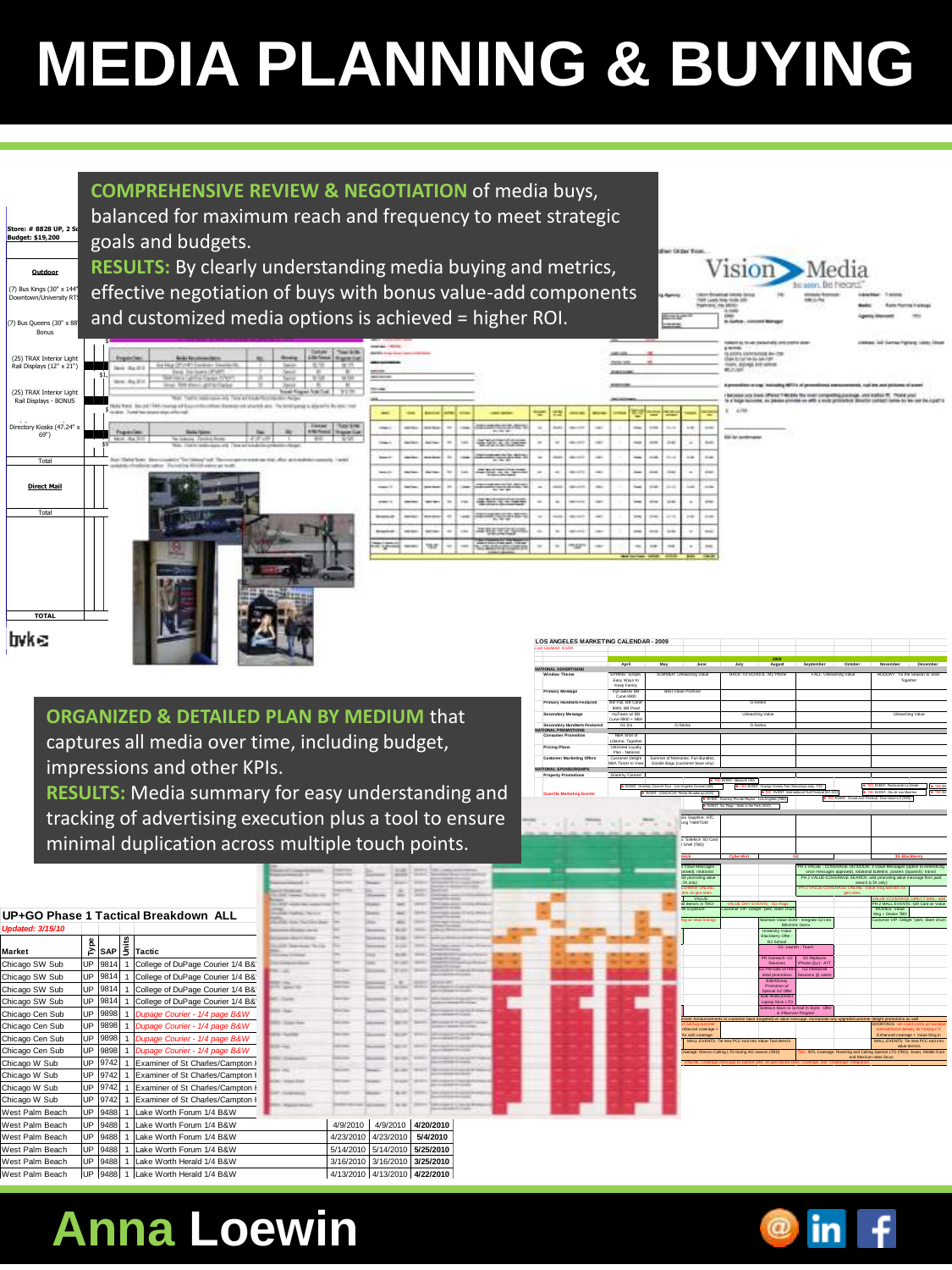## PRODUCTION & COPYWRITING

#### Store 9305:30

Stop by your T-Mobile store on Washington and Rosemead this deals-like up to \$200 of IMMEDIATE savings and two-line famil per month with additional lines for just \$5 per month. That's rig affordable family plans are right at your fingertips.

BADIO : 30 - GO

**WRITING FOR MESSAGE & DELIVERY IMPACT with captivating** core message and call to action, executing in multiple media formats.

**RESULTS:** Proficiency of media copy and execution variables reduces multiple modification rounds, gaining efficiencies, especially time, and enables nimble and quick execution.

| Limited time offer; subject i |  |
|-------------------------------|--|
| of Even More/Even More Pl     |  |
| Taxes, fees, and other upfra  |  |
|                               |  |

T-Mobile. Stick Together.

Store 9305:10

Stop by your T-Mobile stor Chines T-MOBILE OFFER with our

T-Mobile. Stick Together.

Chimes

Chimes

#### Chines RADIO :15 - CO

T-Mobile, Stick Topether.

This Saturday, T-Mobile is celebrating the grand op sh and much more!

This Saturday, T-Mobile is celebrating the granul opening of its newest store at (detailed location), into an ic, cool prizes and, of course, arrazing deals on the latest phones and a T-Mobile, Stick Together.

#### **RADIO :30-UP**

Olivies

Time to stop by your neight or hood T-Middle store at interalled location) where the best deals are right. at uniar financitic T-Mobile. Stick Together

#### RADIO :15 - UP

It's time to round up the family and hurry over to your anighborhood T-Mobile store at idetailed ippatize) where the best plans, latest phones and coolest accessories are right at your fingertial T-Mobile, Stuk Together. **Chines** 





#### Consistently superio every lesson, every

**PRODUCTION OF MULTI-MEDIA marketing** materials for targeted distribution to B2B, B2C and internal targets.

**RESULTS: Quality final product, delivered in** the needed format and language - gaining efficiencies, greater impressions and activation.



# calling

#### INTERNATIONAL **CONNECTIONS**



ide is het be





to less tray 1.7g



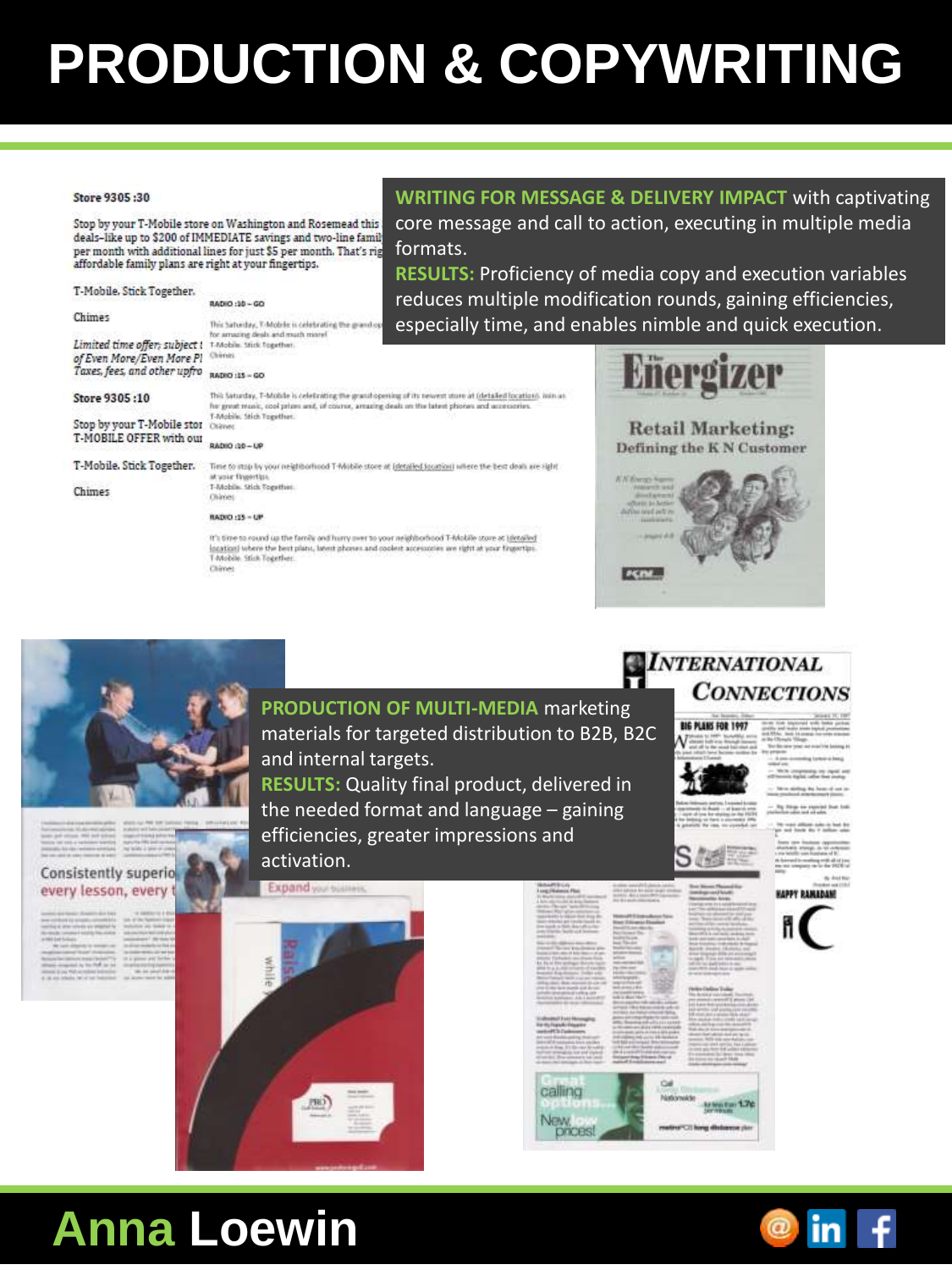# **TRADITIONAL MEDIA**

**BALANCED MEDIA EXECUTION** of print, outdoor, radio and television media; understanding relevant value of each medium, combined for maximum reach and timing frequency. **RESULTS:** Effectively balancing multi-media obtains greatest return on investment by reaching targets in various environments, adding digital media for maximum ROI.

**Shake on any property of**<br>Apple the Children Ave





**CAPTURING TARGET AUDIENCE INTEREST** whether B2B or B2C, to gain attention, beyond impressions, toward consideration for acquisition targets, and validation for retained customers – executing at multiple touchpoints: home, work, and play.

**RESULTS:** Targeted messaging strategy combined with unexpected, 'guerilla' tactics reach greater audiences and generate more awareness and interest.



## **Anna Loewin**